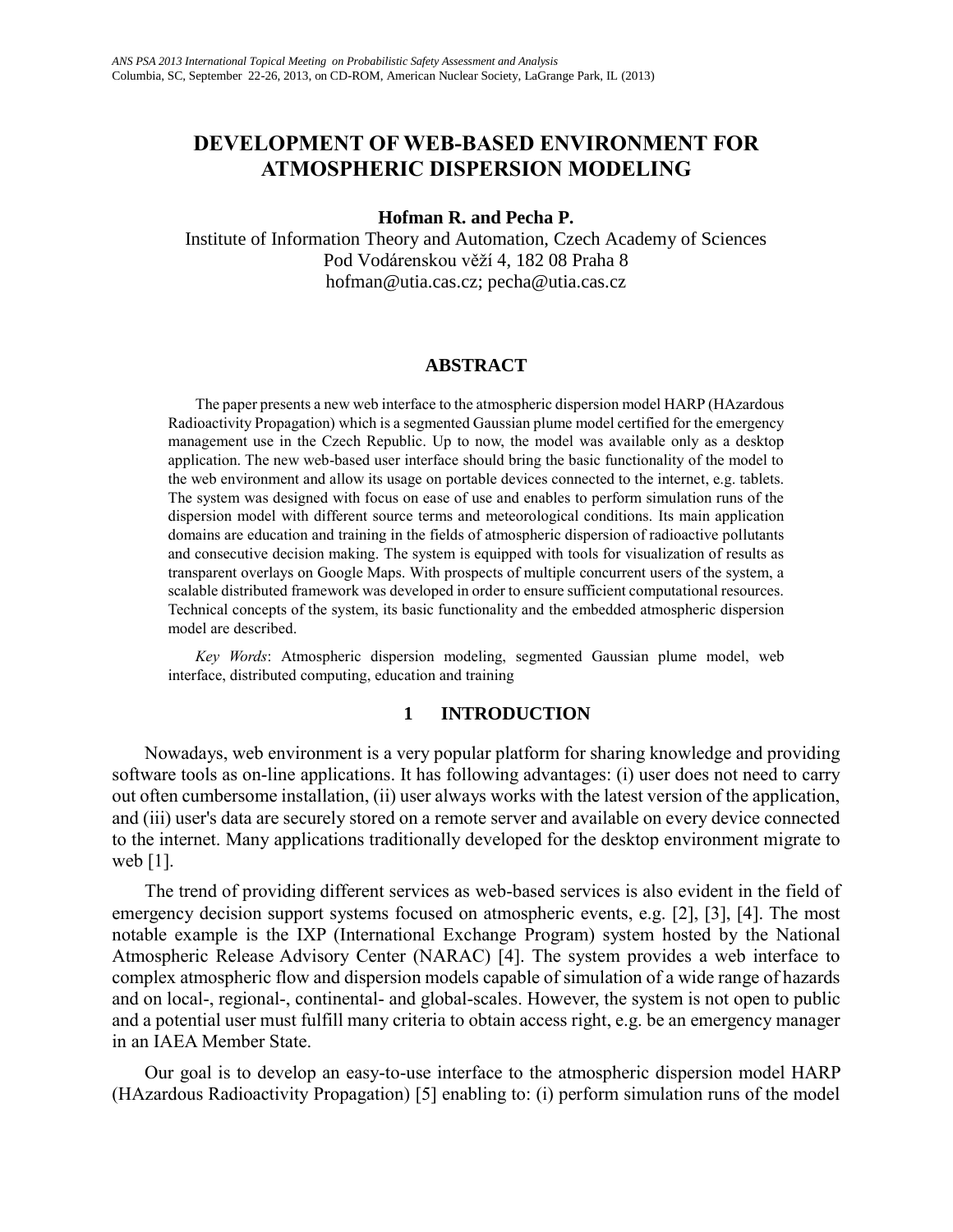with different source terms and meteorological conditions, and (ii) view results as transparent overlays on Google Maps. Its main application domains are education and training in the field of atmospheric dispersion of radioactive pollutants and consecutive decision making.

 Architecture of the system is described in Section 2. Section 3 presents embedded atmospheric dispersion model. Demonstration of the system is given in Section 4 and we conclude up-to-now results and outline plans to the future in Section 5.

#### **2 ARCHITECTURE OF THE SYSTEM**

 Web development has many different aspects contrary to the development of desktop applications. The most important is the fact that the web application must be able to serve many concurrent user at a time. To ensure sufficient computational resources without extensive investments into the hardware we developed a framework for construction of distributed computational environments using a large number of common personal computers connected to the internet (workers).



**Figure 1: Architecture of the distributed computational framework.**

The framework is based on the client-server architecture, Fig. 1. It core components are:

 Webserver providing web pages with user interface for configuration of tasks - simulation runs of the model.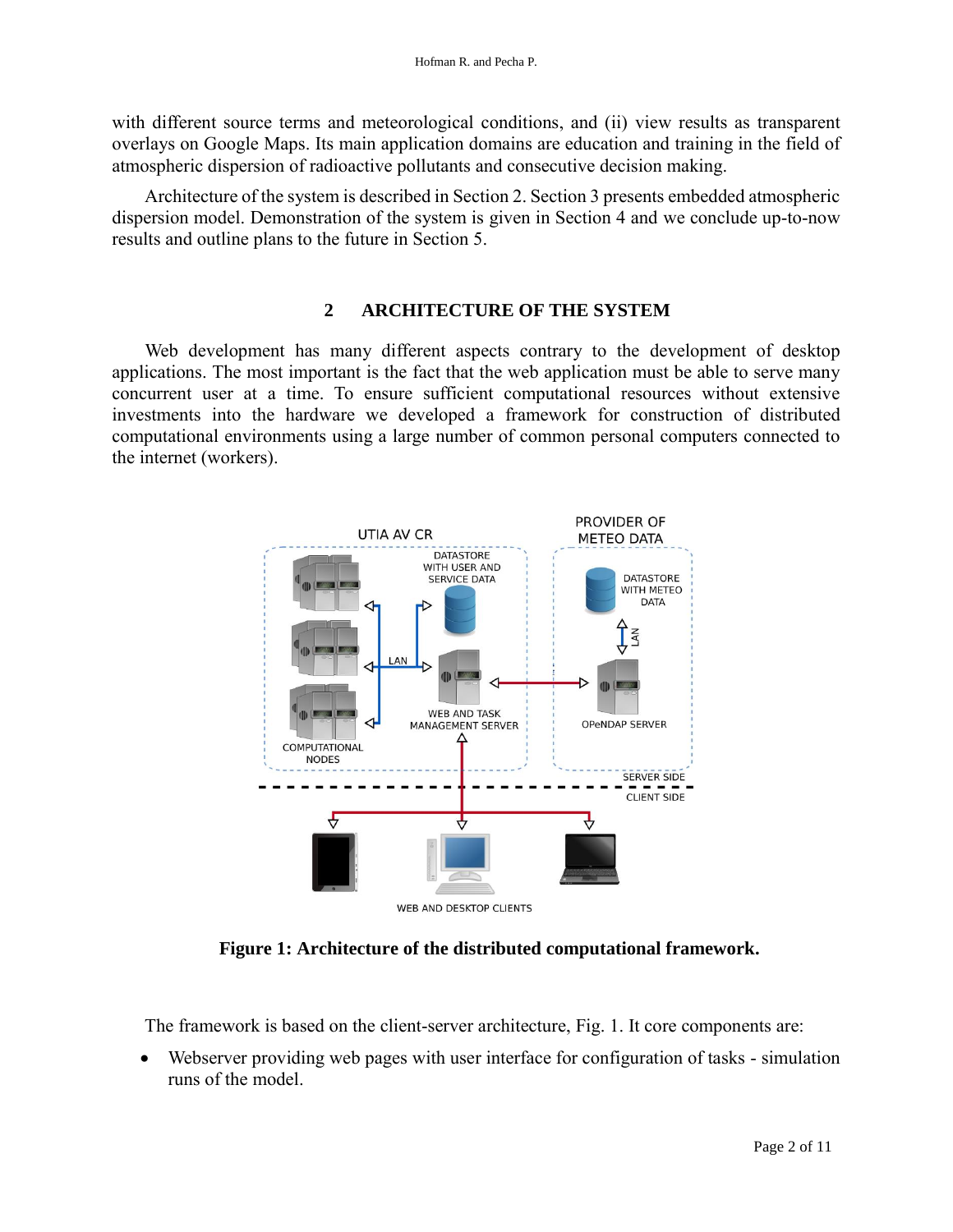- Document-oriented (NoSQL) database suitable for storage of various data in different formats (user data, model data, model inputs and outputs etc.).
- Task scheduler for assigning tasks to workers (computational codes).

#### **2.1 Typical task lifecycle**

 Tasks (simulation runs of the model) are configures by users via web pages. Tasks are stored in a queue implemented using database. Workers-computer codes run on remote machinesrepeatedly query the queue for free tasks. If a new task is inserted into the queue, an idle worker is assigned to it. Configuration of the task is sent to the worker over the internet and a simulation run is performed. When the computation is done the worker sends outputs back to the webserver where the owner of the task (user) can view results. If all the workers are busy, an inserted task is queuing until the previously entered tasks are done. Number of available workers, some of their basic properties and particularly their states (IDLE, BUSY, DOWN) can be found in Workers' list, see Fig. 2.

# Worker list List of all workers registered to the system

| No. | Username            | Machine             | <b>IP</b> address | System | Worker's state | <b>Ping latency</b> |
|-----|---------------------|---------------------|-------------------|--------|----------------|---------------------|
|     | worker <sub>3</sub> | thinker.utia.cas.cz | 147.231.12.248    | Linux  | <b>DLE</b>     | 6 ms                |
| 2   | worker <sub>2</sub> | thinker.utia.cas.cz | 147.231.12.248    | Linux  | <b>DLE</b>     | 40 <sub>ms</sub>    |
| з   | worker 4            | thinker.utia.cas.cz | 147.231.12.248    | Linux  | <b>DLE</b>     | 10 <sub>ms</sub>    |
| 4   | worker 1            | thinker utia cas.cz | 147.231.12.248    | Linux  | <b>DLE</b>     | 39 ms               |

#### **Figure 2: List of workers registered to the system. One physical computer can host multiple workers.**

 Since workers communicate over http protocol, they can run without any special need of configuring firewalls etc. This design offers a good scalability and almost seamless extension of computational resources. In the case of a large number of concurrent users, e.g. a group of students in a class, the number of workers can be easily increased just by launching the worker code on computers with Linux, OS X or Windows operating systems connected to the internet. As a side effect we obtain a robust solution where the functionality of the system is not influenced by unavailability or a failure of a subset of workers.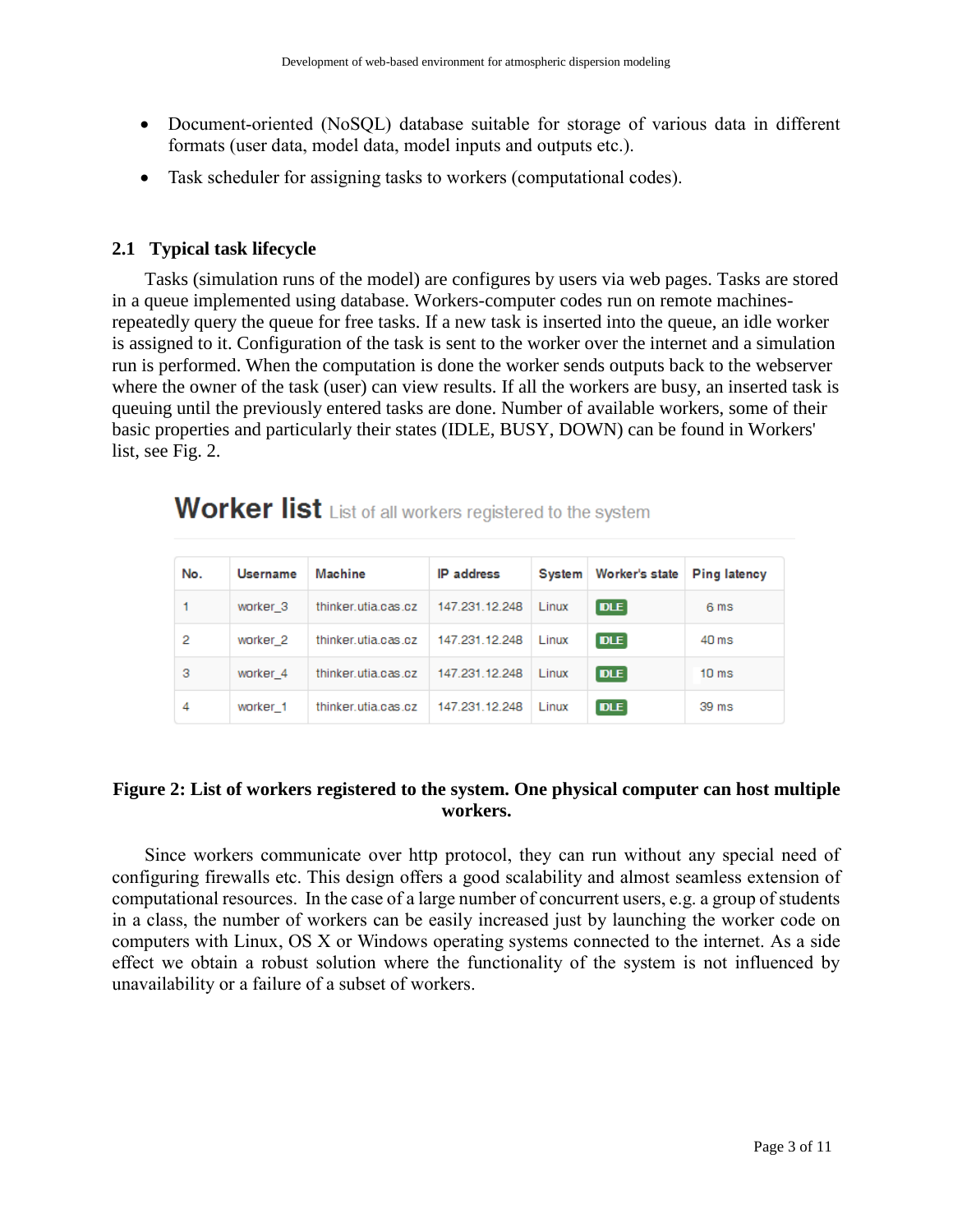#### **3 ATMOSPHERIC DISPERSION MODEL HARP**

 HARP is a short-range atmospheric dispersion model certified for the emergency management use in the Czech Republic. It has been developed for more than 10 years and among its users is the Czech National Radiation Protection Institute. HARP was successfully validated against COSYMA, MACCS and RODOS codes.

 It is a segmented Gaussian plume model focused on modelling of aerial propagation of radioactive pollutants. The model takes into account many physical processes, like radioactive decay, reflections from the ground and top of mixing layer, dry and wet deposition, buildup of daughter products, orography and land-use (for selected sites). Desktop version of HARP also contains food chain model for simulation radionuclides' propagation through the environment up to human body.

#### **3.1 Evaluated radiological quantities**

 Web version of HARP evaluates the following radiological quantities with respect to the reference time  $T_{ref}$  entered by user:

- Time integrals of near-ground activity concentration in air  $[Bq.s/m^3]$ .
- Deposition of radionuclides in time  $T_{ref}$  [Bq/m<sup>2</sup>].
- Time integrals 0-T<sub>ref</sub> of radionuclides' deposition [Bq.s/m<sup>2</sup>].

Doses from the following irradiation pathways for time  $0-T_{ref}$  are evaluated for 6 age groups:

- External irradiation from the cloud (cloudshine) [Sv].
- External irradiation from deposition (groundshine) [Sv].
- Internal irradiation from inhalation [Sv].
- Total committed doses  $=$  cloudshine  $+$  inhalation  $+$  groundshine [Sv].
- Internal irradiation from inhalation due to long term resuspension [Sv].

 The model respects geometry of the plume when computing cloudshine dose. This is important for correct evaluation of cloudshine dose close to the source, e.g. in an emergency planning zone, where commonly used semi-infinite approximation is not valid [5]. The quantities are computed on a polar grid up to 100km from the source. Single model evaluation lasts from seconds to minutes, depending of the release duration and number of propagated radionuclides. This is particularly important in cases when many model runs with different setting are needed, e.g. in the case of PSA Level 3 [6].

#### **3.2 Model inputs**

 User can choose and arbitrary source location over the globe. Currently, the system is localized for both Czech nuclear power plants Temelín a Dukovany. When a release is simulated from one of these two sources, the real orographic and land use data are used. For other sites the simulations are carried out with flat terrain and homogeneous land cover.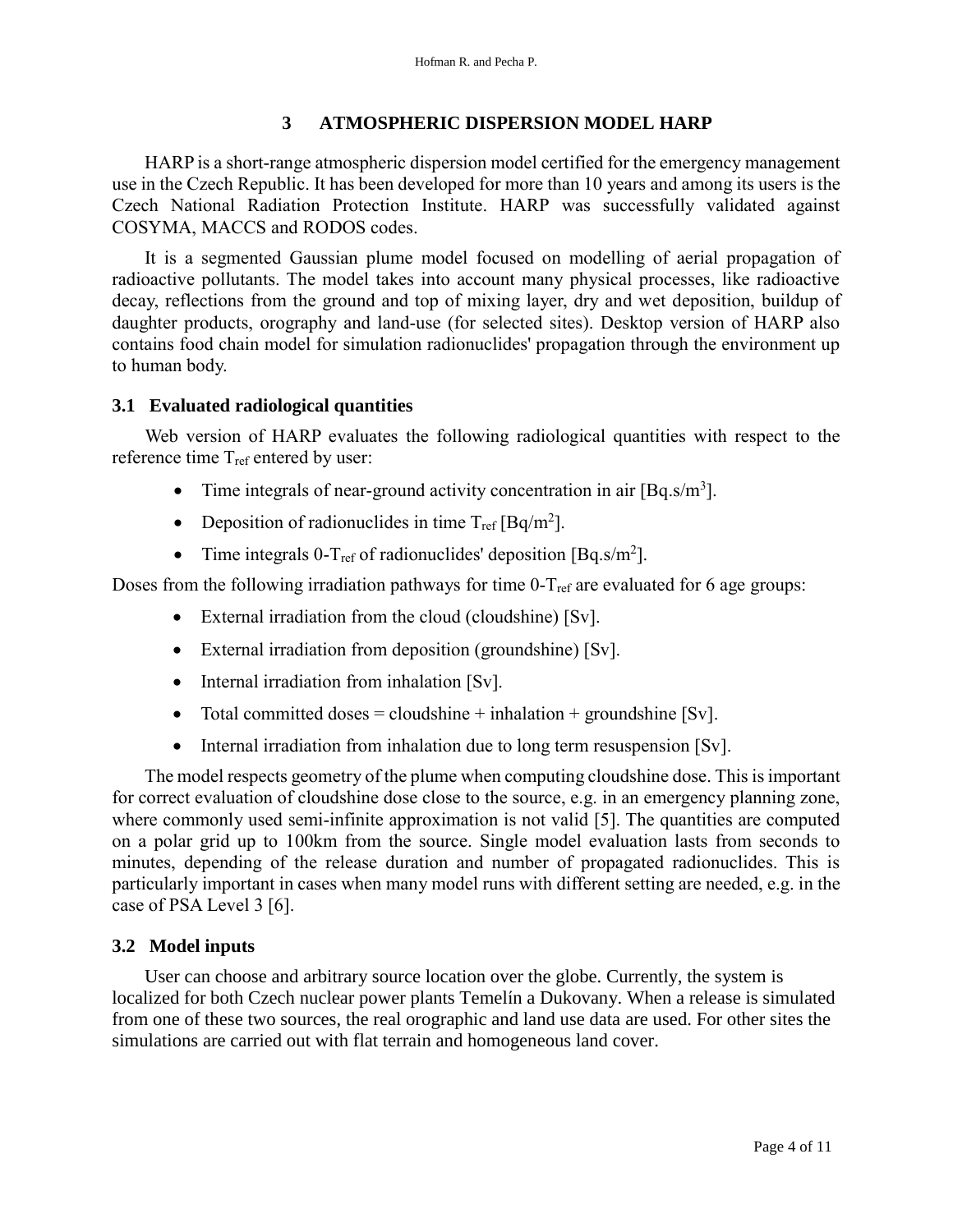#### **3.2.1 Source term**

 The model can simulate dispersion of 120 different radionuclides, see Table I. However, in order to maintain the computation time and amount of transferred data reasonable the maximum number of nuclides in a single run of the web version of the model is currently limited to 25.

 The release of maximal length of 3 days can be split up to 12 segments. For each nuclide, activities released in respective segments are entered in terms of total released activity and subsequently homogenized over segments' duration into release rates.

| $\overline{3}H$                 | $\mathrm{^7Be}$                 | $^{14}$ C                                    | $^{18}F$                          | $\overline{^{22}}$ Na              | $^{24}$ Na                                   | $38$ Cl                       | $\overline{41}Ar$                      |
|---------------------------------|---------------------------------|----------------------------------------------|-----------------------------------|------------------------------------|----------------------------------------------|-------------------------------|----------------------------------------|
| 42K                             | 51Cr                            | $54$ Mn                                      | $56$ Mn                           | $55$ Fe                            | $\overline{^{59}}$ Fe                        | 58 <sub>Co</sub>              | 60 <sub>Co</sub>                       |
| $\overline{^{63}}$ Ni           | $\overline{64}$ Cu              | $\overline{^{65}}Zn$                         | $^{76}$ As                        | $85m$ Kr                           | $85\text{Kr}$                                | $87\text{Kr}$                 | $88\text{Kr}$                          |
| $\overline{89}$ Kr              | $\rm{^{90}Kr}$                  | 86Rb                                         | 88Rb                              | 89Rb                               | 89Sr                                         | $\overline{90}$ Sr            | $91$ Sr                                |
| $\overline{^{92}}\text{Sr}$     | $88$ Y                          | $\overline{90}Y$                             | $\overline{9}$ 1m $\overline{Y}$  | $\overline{9}$ <sup>1</sup> Y      | $\overline{^{95}}Zr$                         | $\overline{^{97}}Zr$          | $\overline{^{95}}Nb$                   |
| $\overline{97}Nb$               | 99M <sub>0</sub>                | $99m$ Tc                                     | $\overline{99}$ Tc                | $\overline{^{103}}Ru$              | $\overline{^{105}}Ru$                        | $\overline{^{106}}Ru$         | $\overline{^{105}}Rh$                  |
| $\overline{106m}Rh$             | $\overline{^{110m}}Ag$          | $\overline{122}Sb$                           | $\overline{^{124}}Sb$             | $\overline{^{125}}Sb$              | $\overline{127}Sb$                           | $\overline{^{129}}Sb$         | $\overline{125}$ m $Te$                |
| $\overline{\overline{127}}$ mTe | $127$ Te                        | $\overline{129}$ m $\overline{Te}$           | $129$ Te                          | $131 \text{mT}$ e                  | $131$ Te                                     | $132$ Te                      | $\overline{\text{133m}}$ Te            |
| $\overline{^{133}}$ Te          | $134$ Te                        | $\overline{129}$ <sup>o</sup> $\overline{1}$ | $\overline{129}$ <sub>I</sub>     | $\overline{129a}$                  | $\overline{131}$ <sup>o</sup> $\overline{1}$ | $\overline{131}$ <sub>I</sub> | $\overline{131a}$ <sub>I</sub>         |
| $132$ <sup>o</sup> I            | 132 <sub>I</sub>                | $132a$ <sup>T</sup>                          | 1330                              | $\overline{133}$ <sub>I</sub>      | $\overline{133a}$                            | 1340                          | $\overline{134}$                       |
| 134a                            | $\overline{135}$ o <sub>I</sub> | $\overline{135}$ <sub>I</sub>                | $\overline{135}a$ <sup>L</sup>    | $\overline{13}1m$ Xe               | $\frac{133 \text{m}}{133 \text{m}}$ Xe       | $\overline{^{133}}$ Xe        | $\frac{135 \text{m}}{135 \text{m}}$ Xe |
| $\overline{^{135}}$ Xe          | $\overline{^{137}}$ Xe          | $\overline{^{138}}$ Xe                       | $\overline{^{134}}Cs$             | $\overline{^{136}}Cs$              | $\overline{^{137}}Cs$                        | $\overline{^{138}}Cs$         | $139$ Ba                               |
| $\overline{^{140}}Ba$           | $\overline{^{140}}La$           | $\overline{^{139}}Ce$                        | $\overline{14}$ <sup>141</sup> Ce | $\overline{^{143}}Ce$              | $\overline{^{144}}Ce$                        | $143$ Pr                      | $\overline{^{144}}\text{Pr}$           |
| $\overline{147}Nd$              | $147$ Pm                        | $\overline{^{153}}$ Sm                       | $154$ Eu                          | 187W                               | $\overline{^{235}}U$                         | $238$ U                       | $\overline{^{239}}Np$                  |
| $238$ Pu                        | $239$ Pu                        | $240$ Pu                                     | $\overline{^{241}}$ Pu            | $\overline{^{24}}$ <sup>1</sup> Am | $\overline{^{242}}$ Cm                       | $\overline{^{244}}$ Cm        |                                        |

#### **Table I. Radionuclides supported by HARP system.**

#### **3.2.2 Meteorological inputs**

 Although the desktop version of HARP uses gridded meteorological forecasts, the web version currently uses the following hourly-variable but spatially homogeneous meteorological data entered by users:

- Wind speed at 10m [m/s] (wind speed at effective height is evaluated using power law formula)
- Wind direction at 10m [deg]
- Pasquill's stability category [A-F]
- Precipitation intensity [mm/hour]
- $\bullet$  Inversion layer height  $[m]$

We plan to connect the system to a database of spatially variable meteorological data with grid step 3km and 9km in the future.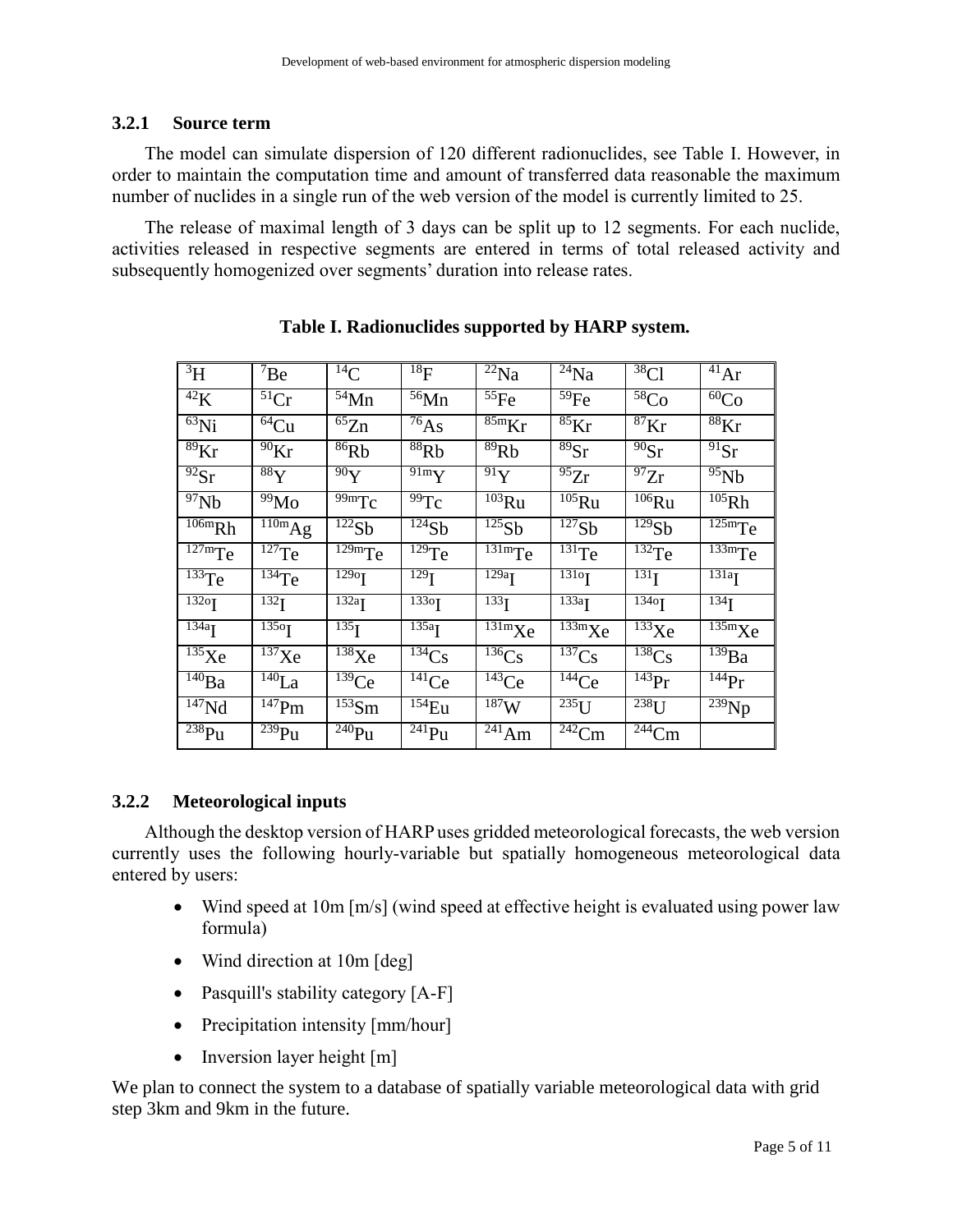#### **4 DEMONSTRATION OF THE SYSTEM**

 In this section we will go through the whole process of a single model run from its initialization up to visualization of results. The run will simulate a hypothetical release from the Czech nuclear power plant Temelín.



**Figure 3. Browser window with the home page of the application.**

 The home page of the system is displayed in Fig. 3. The beta version of the system is hosted at url [http://dss.utia.cas.cz.](http://dss.utia.cas.cz/) Connection is encrypted using SSL. At the top of the page, there is a navigation bar. Users can log in by pressing *Login* navigation bar entry. The way how to become a registered user of the system is described on the *About page* accessible through *About* navigation bar entry or *Learn more* button.

#### **4.1 Initialization of a new task**

 After successful login, user can initialize a new dispersion modeling task. It comprises of the following steps:

- 1. Configuration of basic parameter of the release
- 2. Configuration of the source term
- 3. Configuration of the meteorological inputs

Each step has its own form. In the following sub-sections, each of the forms will be briefly described. After successful configuration of all inputs the task can be submitted to the task queue. As a prevention of typos and other errors, all the forms are validated and user is alerted in the case of a problem with parsing of entered values.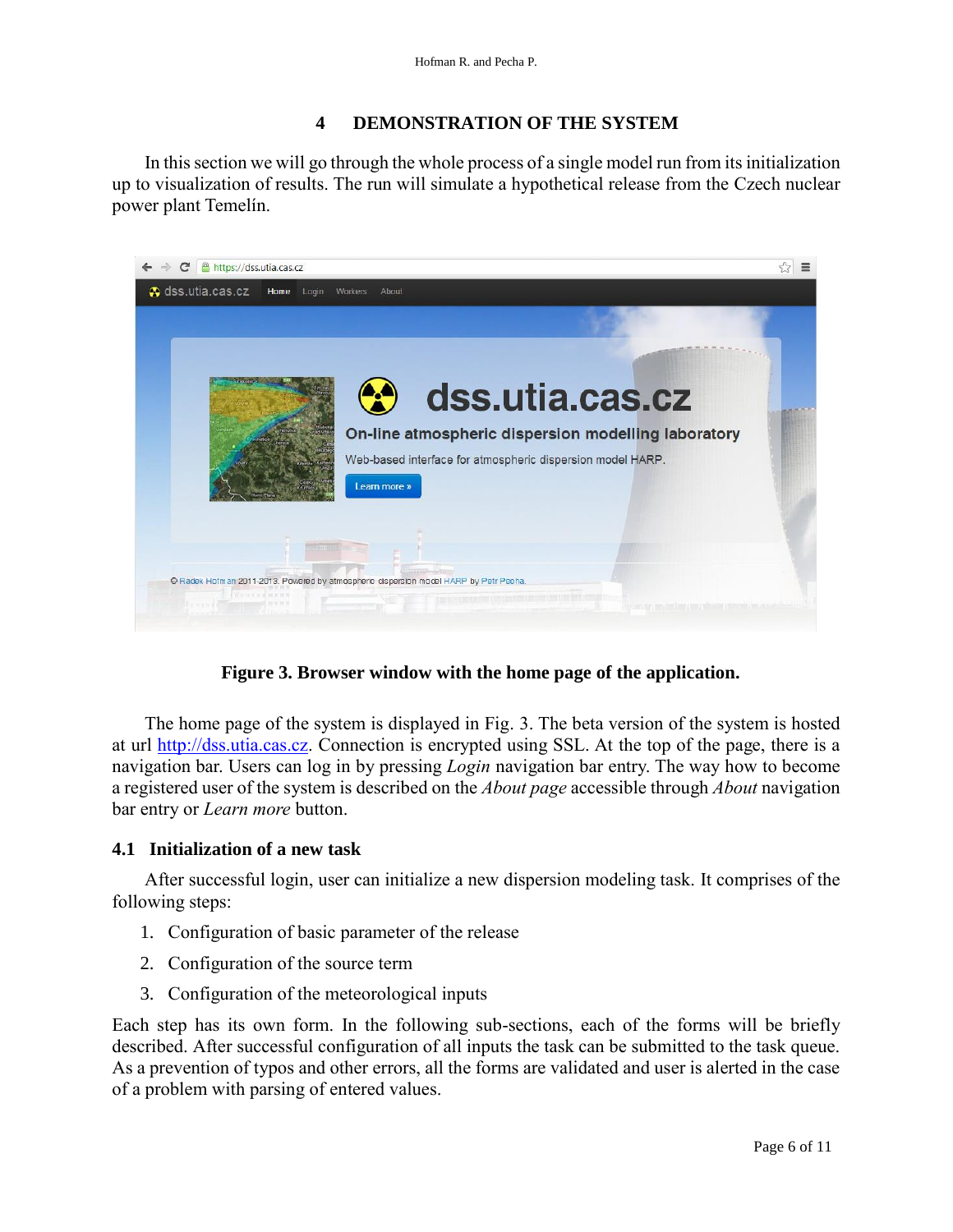#### **4.1.1 Basic parameters**

 This form (Fig. 4) is for configuration of the basic properties of the release. Source location is given in terms of latitude-longitude in decimal format. Source location can by validated by *Show source on map* button displaying a modal window with the source marker on a map. Dispersion formula sets the parameterization of the horizontal and vertical dispersion of the Gaussian plume model. Reference time T<sub>ref</sub> is also set here (see Section 3.1).

| Experiment description             | Temelin - source term 1                                                         |
|------------------------------------|---------------------------------------------------------------------------------|
| Source site location               | Lat: 49.1817<br>14.3754<br>deg<br>Lon:<br>deg<br>Use decimal format.            |
|                                    | Show source on map                                                              |
| Dispersion formula                 | SCK/CEN (smooth terrain)<br>×.                                                  |
| Modification on calm<br>conditions | O Yes<br>© No                                                                   |
| Inversion layer height             | 0.0<br>m<br>Enter 0 for homogeneous stratification with no inversion (default). |
| Reference time                     | 172800.0 sec                                                                    |
|                                    | Help: 24hours = 86400sec, 48hours = 172800sec (default), 1week =<br>604800sec   |

**Figure 4. Form for initialization of basic parameters of the release.**

#### **4.1.2 Temporal profile and isotopic composition of the release**

 Released radionuclides and number of segments can be configured using a modal dialog, see Fig. 5. Required radionuclides are selected by checking respective checkboxes. In Fig. 6 we see a panel for configuration of the temporal profile of the release – total activities released in each segment. Besides activities, each segment is characterized by its duration, thermal power, vertical velocity and release height. We simulate a release comprised of three release episodes of durations 2, 5 and 2 hours  $(1^{st}, 3^{rd}$  and  $5^{th}$  segment), respectively. Between the episodes, there are intermissions of length 9 and 10 hours  $(2^{nd}$  and  $4^{th}$  segment), where nothing is released. The whole source term can be loaded/saved from/to a database using buttons at the top of the form.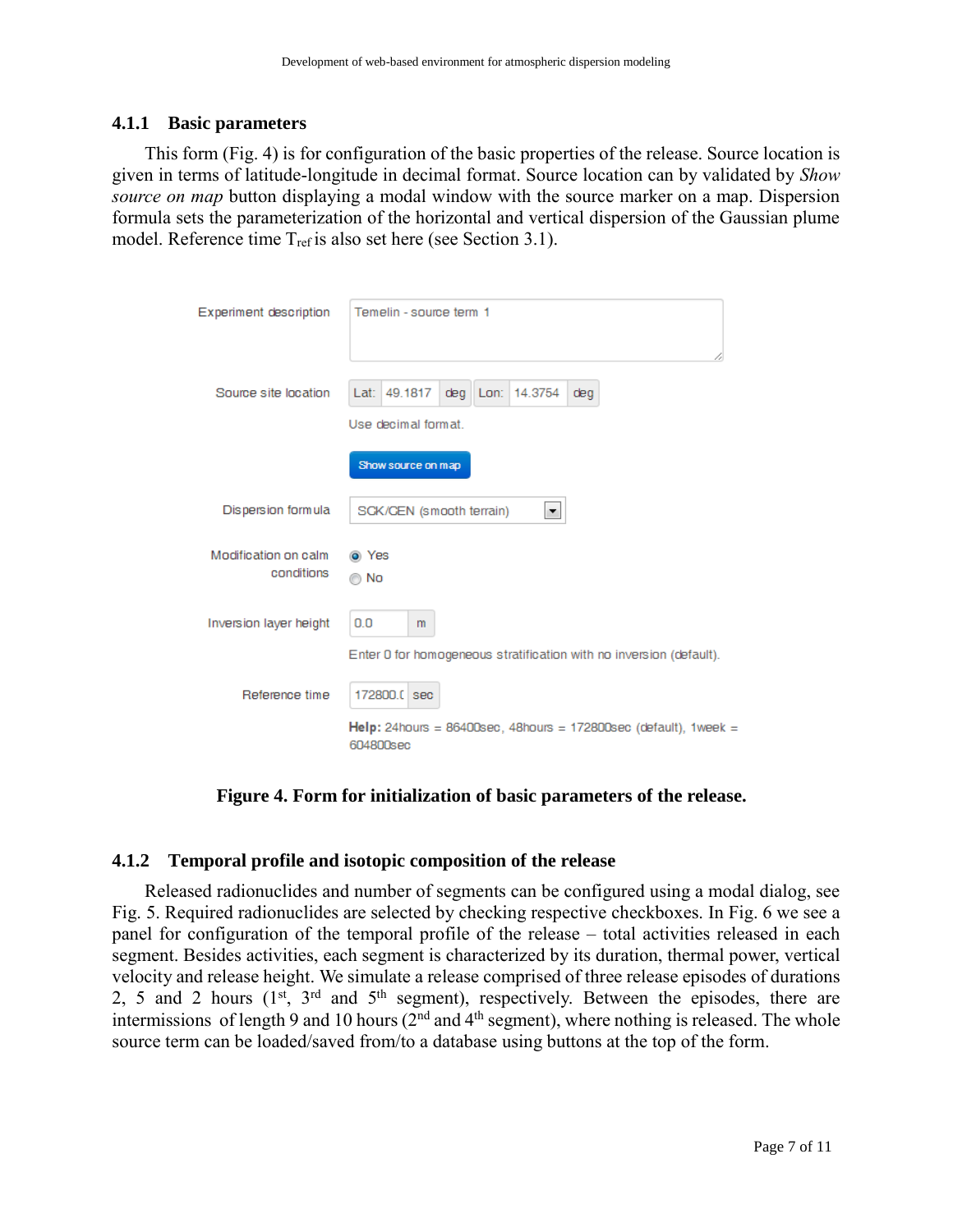Source term configuration

 $\bar{\chi}$ 

| Number of<br>segments:       | Preset value of released activity<br>This values will be used as a default value for all<br>nuclides |                       |                 |                       |  |  |
|------------------------------|------------------------------------------------------------------------------------------------------|-----------------------|-----------------|-----------------------|--|--|
| $\div$                       | $1.0E + 13$                                                                                          | <b>Bq</b>             |                 |                       |  |  |
| <b>Choose radionuclides:</b> |                                                                                                      |                       |                 |                       |  |  |
|                              |                                                                                                      |                       |                 |                       |  |  |
| 3 <sub>H</sub>               | 7B <sub>e</sub>                                                                                      | 14 <sub>C</sub>       | 18 <sub>F</sub> | $22$ Na               |  |  |
| $24$ Na<br>■                 | $38$ Cl<br>m                                                                                         | 41Ar<br>۰             | 42K<br>m        | $51$ Cr<br>m          |  |  |
| $54$ Mn<br>۰                 | $56$ Mn<br>m                                                                                         | 55 <sub>Fe</sub><br>□ | 59Fe<br>□       | 58 <sub>Co</sub><br>n |  |  |
| 60 <sub>Co</sub><br>m        | $63$ Ni<br>۰                                                                                         | $64$ Cu<br>m          | 65Zn<br>m       | 76 <sub>As</sub><br>m |  |  |
| 85m <sub>Kr</sub><br>0       | 85 <sub>Kr</sub><br>f m                                                                              | 87 <sub>Kr</sub><br>0 | $88$ Kr<br>O    | $89$ Kr<br>m          |  |  |
|                              |                                                                                                      |                       |                 |                       |  |  |
|                              |                                                                                                      |                       | <b>Close</b>    | Save changes          |  |  |

### **Figure 5. Modal form for configuration of isotopic composition of the source term.**

| Configure segments and nuclides |                                 | Load source term | Save source term |              |                  |                  |
|---------------------------------|---------------------------------|------------------|------------------|--------------|------------------|------------------|
|                                 |                                 |                  |                  |              |                  |                  |
|                                 | <b>Properties of segments</b>   | Segment 1        | <b>Segment 2</b> | Segment 3    | <b>Segment 4</b> | <b>Segment 5</b> |
| <b>Segment duration [h]</b>     |                                 | 2.00             | 9.00             | 5.00         | 10.00            | 2.00             |
| Thermal power [kW]              |                                 | $0.00E + 00$     | $0.00E + 00$     | $0.00E + 00$ | $0.00E + 00$     | $0.00E + 00$     |
| Vertical velocity [m/s]         |                                 | $0.00E + 00$     | $0.00E + 00$     | $0.00E + 00$ | $0.00E + 00$     | $0.00E + 00$     |
| Release height [m]              |                                 | 50.0             | 50.0             | 50.0         | 50.0             | 50.0             |
|                                 | <b>Released activities [Bq]</b> | Segment 1        | <b>Segment 2</b> | Segment 3    | <b>Segment 4</b> | <b>Segment 5</b> |
| 1                               | 131                             | $4.00E + 14$     | $0.00E + 00$     | 6.00E+17     | $0.00E + 00$     | $5.00E + 16$     |
| $\overline{2}$                  | 133 <sub>Xe</sub>               | $1.00E + 18$     | $0.00E + 00$     | $1.00E + 18$ | $0.00E + 00$     | 5.00E+17         |
| З                               | $134$ Cs                        | $3.27E + 13$     | $0.00E + 00$     | $5.45E+16$   | $0.00E + 00$     | $1.64E + 16$     |
| 4                               | 137 <sub>Cs</sub>               | $2.73E+13$       | $0.00E + 00$     | $4.55E+16$   | $0.00E + 00$     | $1.36E+16$       |

### **Figure 6. Form for configuration of the time profile of the source term.**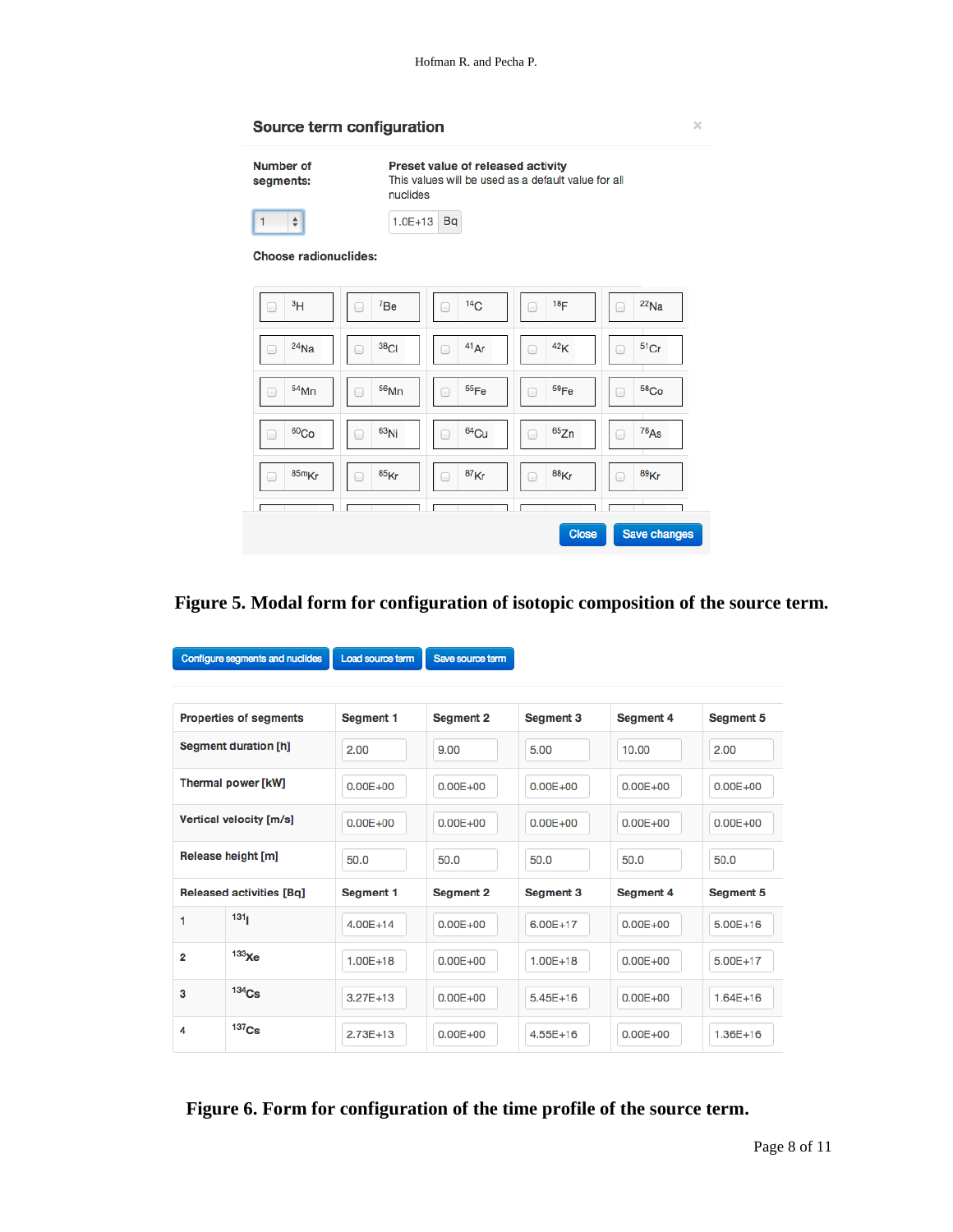#### **4.1.3 Meteorological inputs**

 Meteorological data are entered for each hour of the release (Fig. 7). User must enter data for at least 35 hours. If the number of hours entered by the user is smaller than the duration of the release, the last hour is used for the periodic extension.

| Hour | <b>Wind direction [deg]</b> | Wind speed [m/s] | Stab. category | Precipitation [mm/h] |
|------|-----------------------------|------------------|----------------|----------------------|
|      |                             |                  |                |                      |
|      | 54.0                        | 1.3              | F              | 0.0                  |
| 2    | 70.0                        | 1.5              |                | 0.0                  |
| 3    | 87.0                        | 1.6              | F              | 0.0                  |

#### **Figure 7. Form for configuration of hourly meteorological inputs to the model.**

#### **4.2 Viewing of results**

Task information

 Viewing of results is accomplished through the *View results* page accessible from the navigation bar. A list of all user's tasks is there, see Fig. 8. In the figure, there are only 3 task. In the case of more than 5 tasks browsing buttons appear. Details of tasks can be viewed using *Action* drop-down button.

### **Task list** Your current and historic tasks

Task initialization Task results

| No. | Date                | <b>Description</b>       | <b>Status</b>    | <b>Actions</b>  |
|-----|---------------------|--------------------------|------------------|-----------------|
|     | 16-05-2013 19:23:39 | Dukovany - source term 1 | Done             | Action $\equiv$ |
| 2   | 16-05-2013 19:23:26 | Temelin - source term 2  | <b>Computing</b> | Action $\equiv$ |
| з   | 16-05-2013 19:23:10 | Temelin - source term 1  | <b>Done</b>      | Action $\equiv$ |

## **Task details of task no. 3** Comprehensive revouts and results

| Basic control radiological quantities |                                                             |                                                             |                     |                |  |  |
|---------------------------------------|-------------------------------------------------------------|-------------------------------------------------------------|---------------------|----------------|--|--|
|                                       | Time integrals of near-ground activity concentration in air |                                                             |                     |                |  |  |
| No.                                   | Nuclide                                                     | Quantity                                                    | Unit                | <b>Actions</b> |  |  |
|                                       | $133\chi$ e                                                 | Time integrals of near-ground activity concentration in air | Bq.s/m <sup>3</sup> | Action $\sim$  |  |  |
| 2                                     | 137C <sub>S</sub>                                           | Time integrals of near-ground activity concentration in air | Bq.s/m <sup>3</sup> | Action $\sim$  |  |  |

**Figure 8. Panels with list of all user's tasks (top) and details of selected task (bottom).**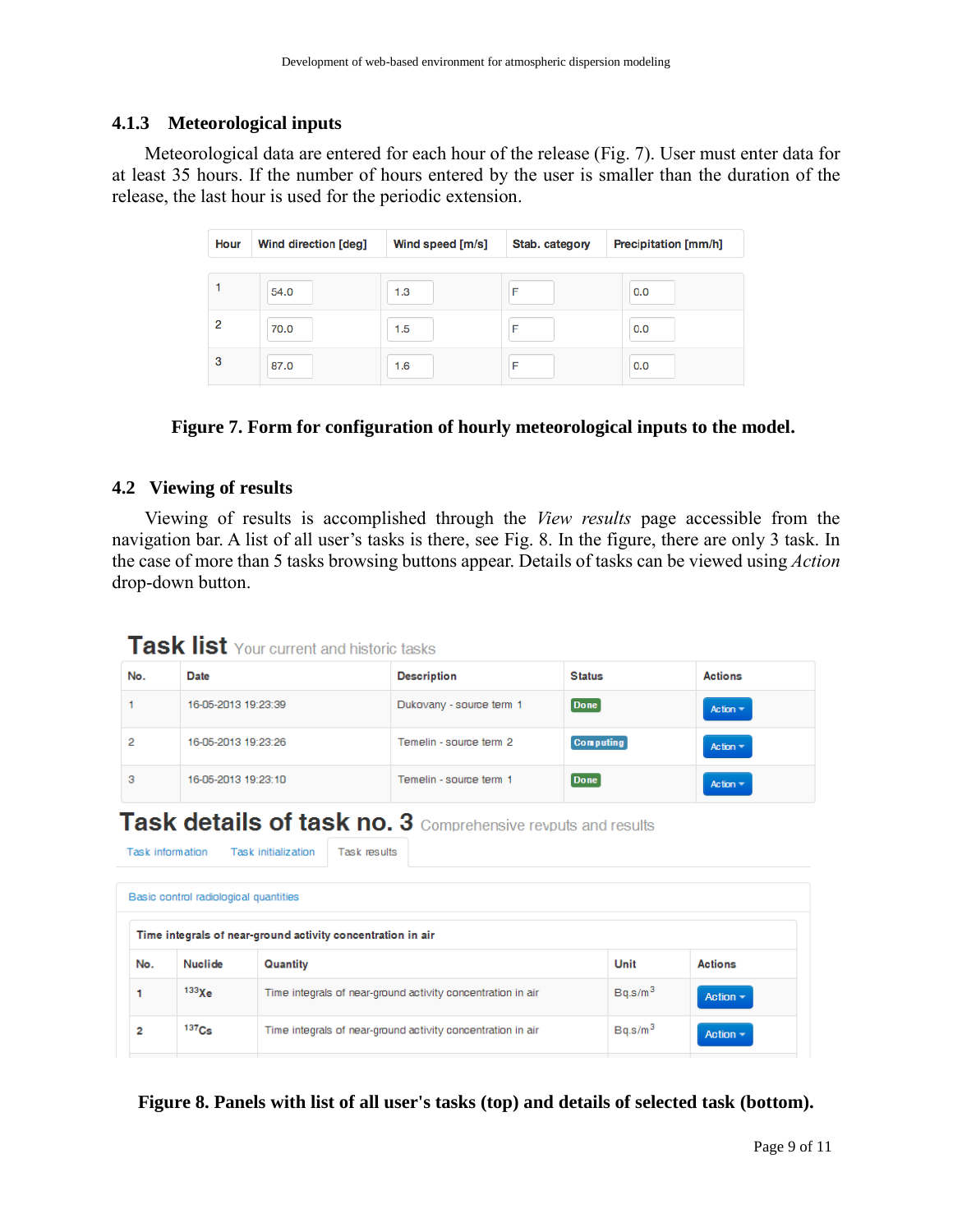Panel with details of selected task provides a comprehensive review of task inputs, outputs and other relevant information. It has three tabs:

- Task information basic properties of the task and its worker.
- Task initialization review of all task inputs.
- Task results a list of all computed radiological quantities divided into groups.

User can click *Action* drop-down button corresponding to a certain quantity to:

- Visualize results on map background, see Fig. 9.
- Export data in CSV format.



<sup>137</sup>Cs: Deposition in time 48.0 hour after release start [Bq/m<sup>2</sup>]

**Figure 9. Visualization of a selected radiological quantity on map background**.

#### **5 CONCLUSIONS AND FUTURE WORK**

 A new web-based interface to the atmospheric dispersion model HARP was presented. Clientserver architecture of the system, where all the computations are done on a remote server, together with a user-friendly interface provide a convenient way how to use the basic model functionality on an arbitrary device connected to the internet.

 In the next development we want to bring other functionalities of the model to the web environment and improve overall user experience. The priority will be given to switching from point-wise to gridded meteorological inputs. It will require to provide an on-line access to a database of historic and possibly operational meteorological data (as indicated in Fig. 1).

 The web version of the model is not intended to be a fully-fledged alternative to the desktop application. Contrary to the desktop version it has some limitations, e.g. the limit on the maximum number of nuclides. This is given by the chosen client-server architecture and the need to transfer